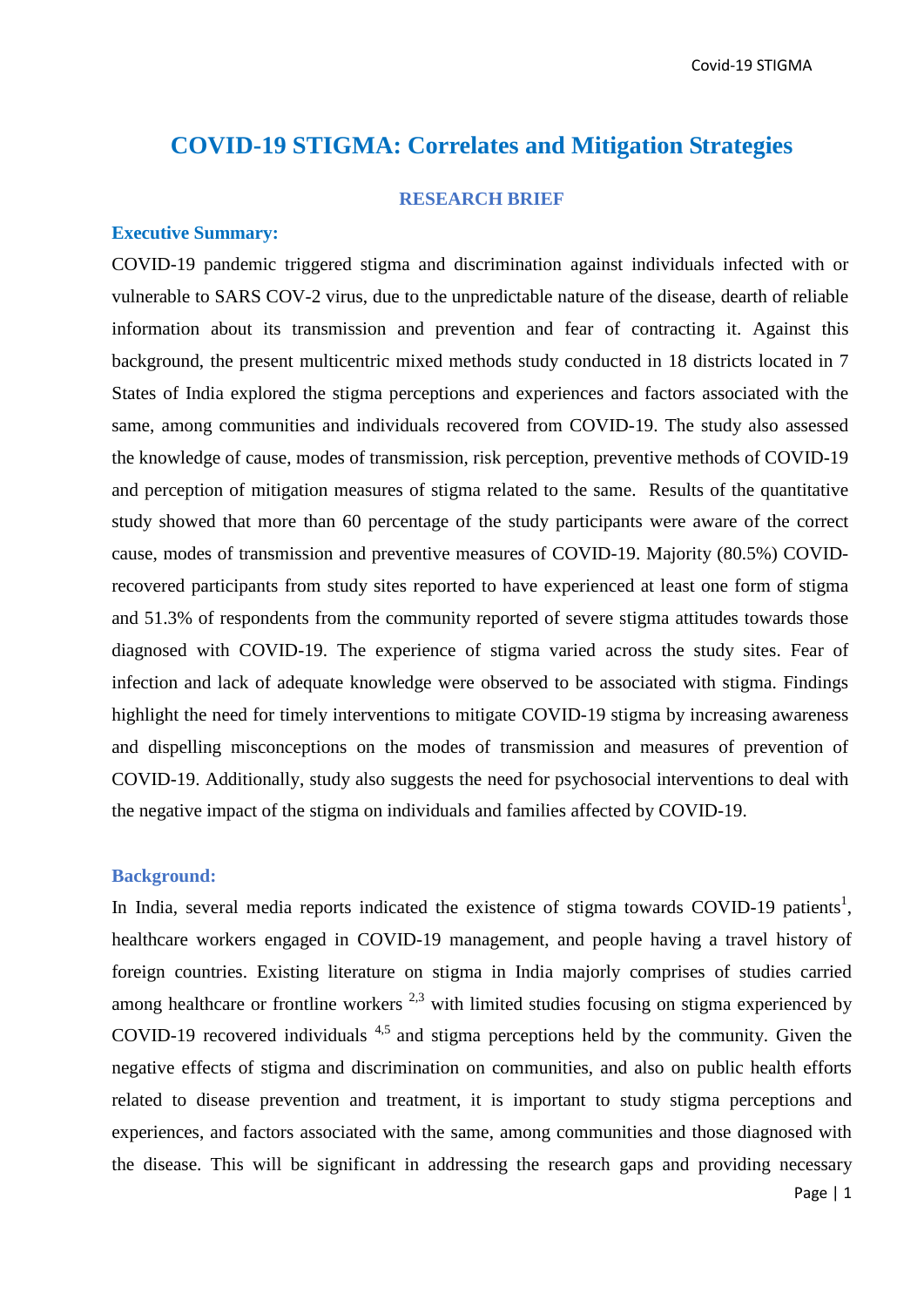insights into developing strategies to mitigate COVID-19 stigma as perceived by the communities and experienced by COVID recovered individuals in India.

#### **Objectives:**

To explore knowledge related to cause, modes of transmission, prevention, risk perception of COVID-19, understand experiences of stigma among COVID-19 recovered individuals and perceptions of stigma in the community and its mitigation measures.

### **Methodology**:

This multicentric mixed methods study was undertaken by the ICMR-NIMS in collaboration with

6 ICMR institutes and Tata Institute of Social Sciences, Mumbai in 18 districts located in 7 states of India. After obtaining informed consent, data were collected telephonically from individuals who had recovered from COVID-19 and individuals from the community (above 18 and not infected till the time of the data collection) during August 2020-February 2021. Information on socio demographic characteristics, COVID-19 knowledge and risk



perceptions, stigma (stigma scales developed to understand experiences of COVID recovered individuals as well as perceptions of the community on stigma attitudes) were collected using structured interview schedule from 2281 respondents (1978 from the community & 303 recovered from COVID-19). Additional insights on experiences and perception of prevailing stigma attitudes were elicited from 221 respondents (83 COVID recovered individuals and 138 community respondents) using in-depth interview guides. Statistical analysis of quantitative data and thematic analysis of qualitative data were conducted. Necessary ethical approval was obtained from the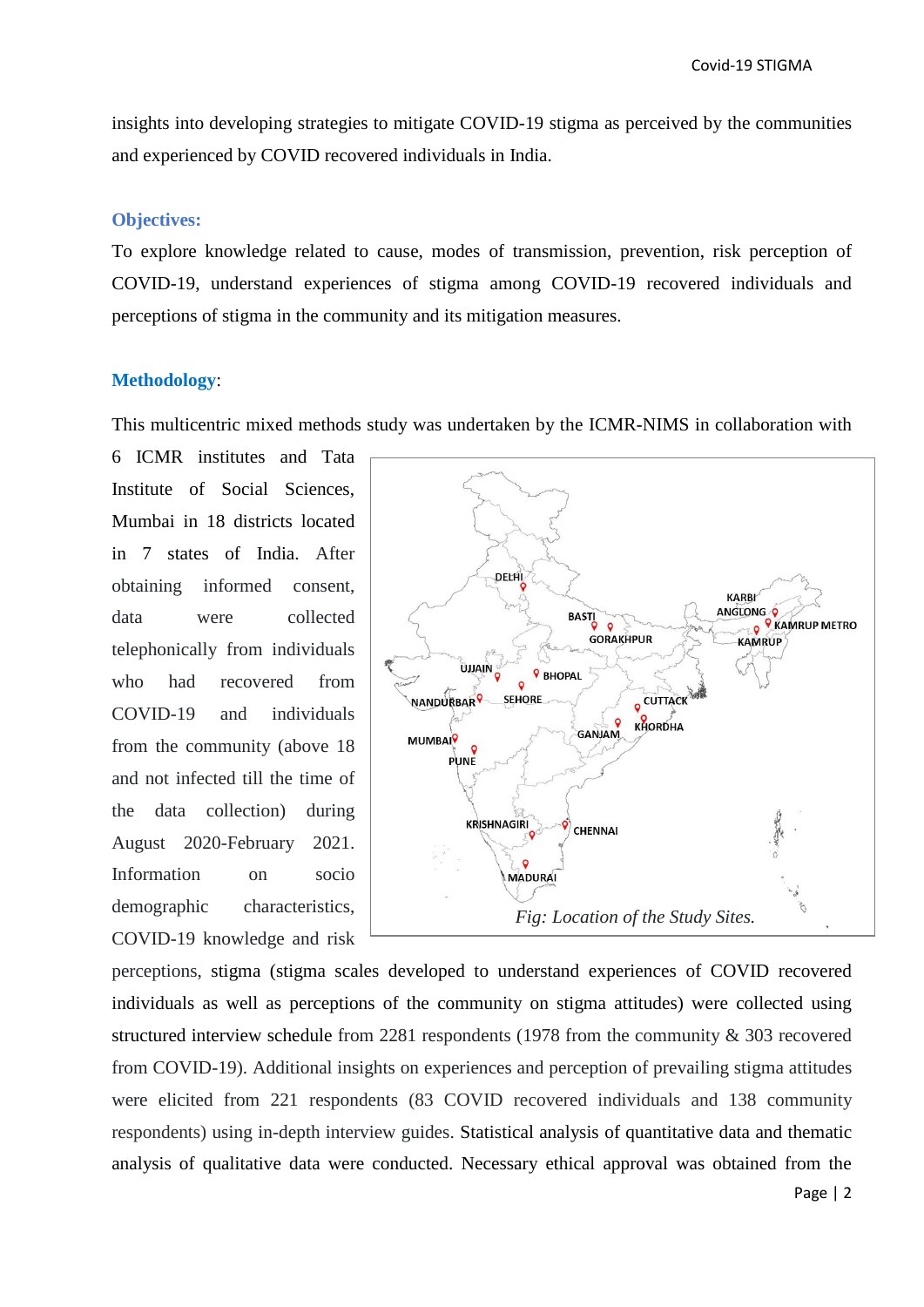ICMR-Central Ethics Committee on Human Research (CECHR) and Institute Ethics Review Boards of all the institutes before the study was undertaken.

# **Findings:**

**Profile of the respondents:** The mean age of the COVID-19 recovered respondents (n =303) was 38.06 yrs, 69% were married, 61.5% had higher secondary and above education, 41.6 % were employed in formal sector and 63% belonged to urban area. The mean age of community respondents (n=1978) was 36.35 yrs, 71% were married, 54.3% had higher secondary and above education, 32.8 % were employed in formal sector and 51% lived in rural area.

# **1. Knowledge on cause, modes of transmission and symptoms of covid-19**



# **2. Knowledge of three effective preventive measures**

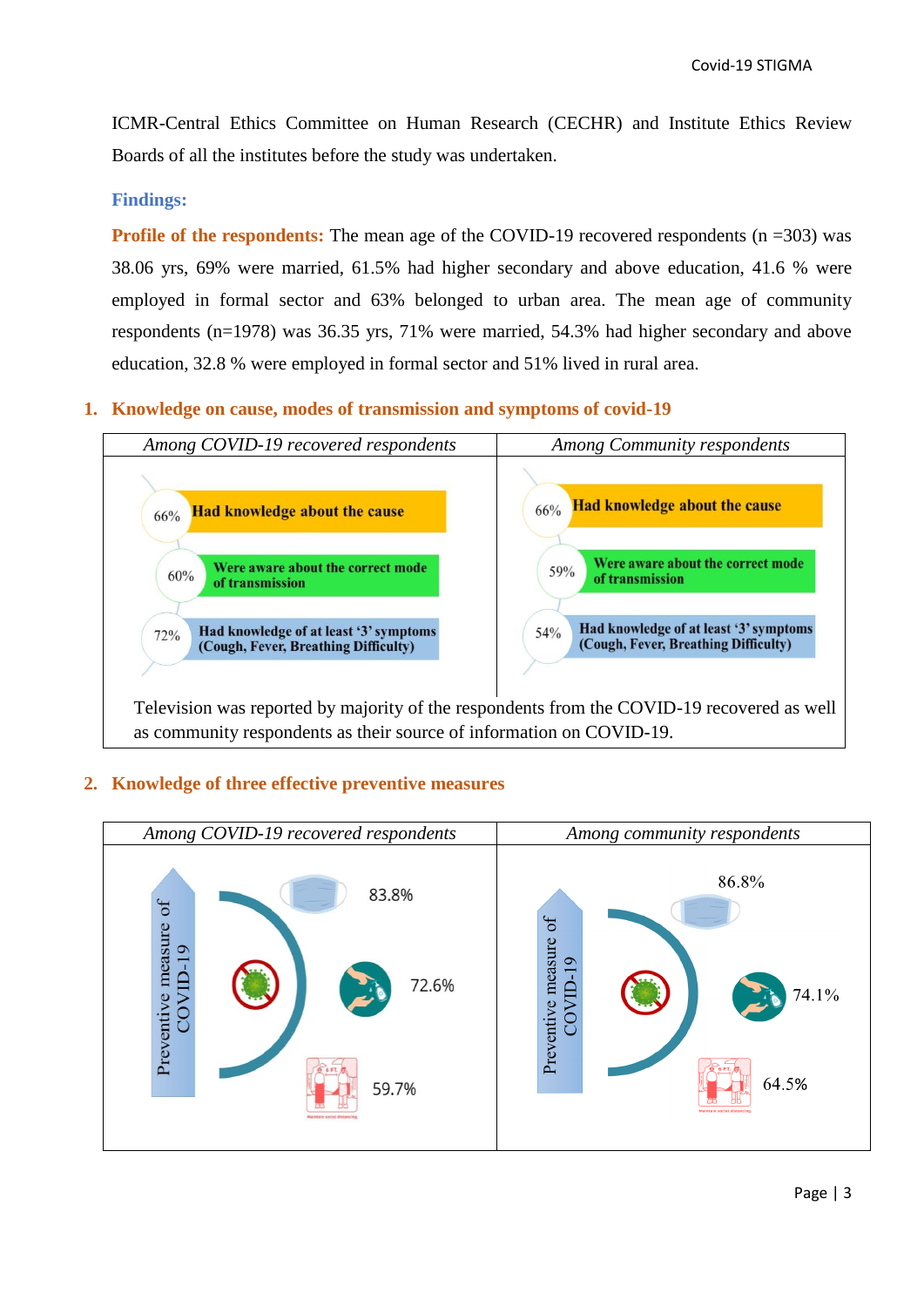# **3. Risk perception**

- Out of the COVID-19 recovered respondents whose family members did not test positive, 69.4% perceived that their family members were unlikely to be infected mostly due to their family members' adherence to preventive measures.
- Regarding perceived risk of getting infected with SARS COV2 virus among community respondents, 58% of the respondents felt that they were unlikely to get the infection as they adhered to preventive measures.

# **4. Stigma experienced by covid-19 recovered respondents**

- Based on the categorisation of the respondents into no/mild, moderate and severe stigma, thirty-eight percent of the respondents reported experiencing severe stigma.
- Experience of stigma varied among states with 56% of respondents from Odisha reporting of experiencing severe stigma followed by Delhi (47.6%), Madhya Pradesh (44.6%) and Maharashtra (40%).

# **5. Perception of stigma against covid-19 affected individuals in the community**

- Based on the categorisation of the respondents into individuals who displayed no/mild, moderate and severe stigma attitudes towards those diagnosed with COVID-19, 51.3% of respondents from the community reported of severe stigma attitudes.
- Majority of the community respondents from Odisha (74%) and Maharashtra (71%) reported of severe stigma attitudes towards individuals diagnosed with COVID-19.



# *Presence of community severe stigma attitude towards COVID -19 individuals*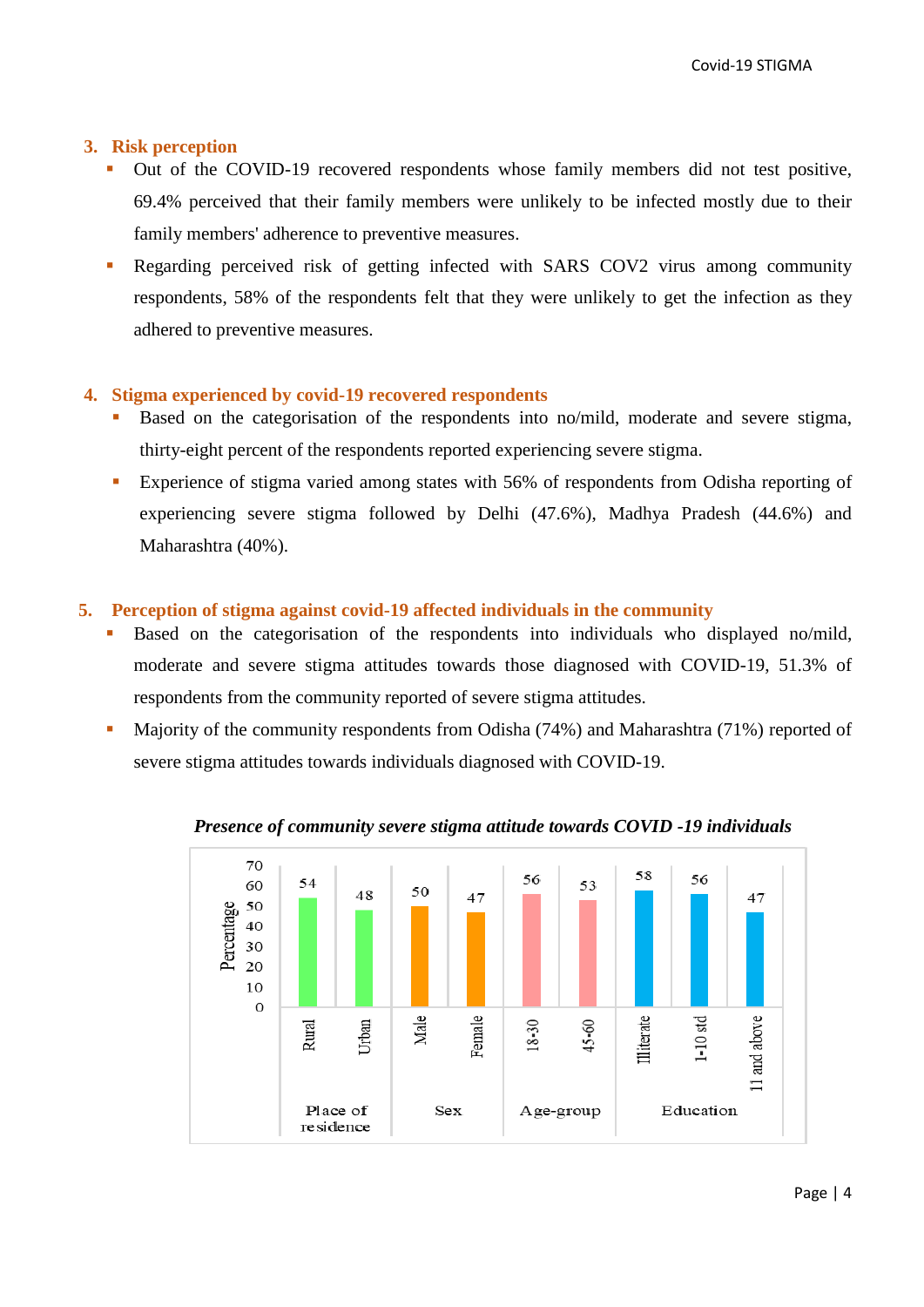**6. Insights from in-depth interviews of COVID-19 recovered and community respondents: drivers, experience and consequences of COVID-19 stigma**



### **7. Respondent's suggestions on ways to mitigate stigma against COVID-19**